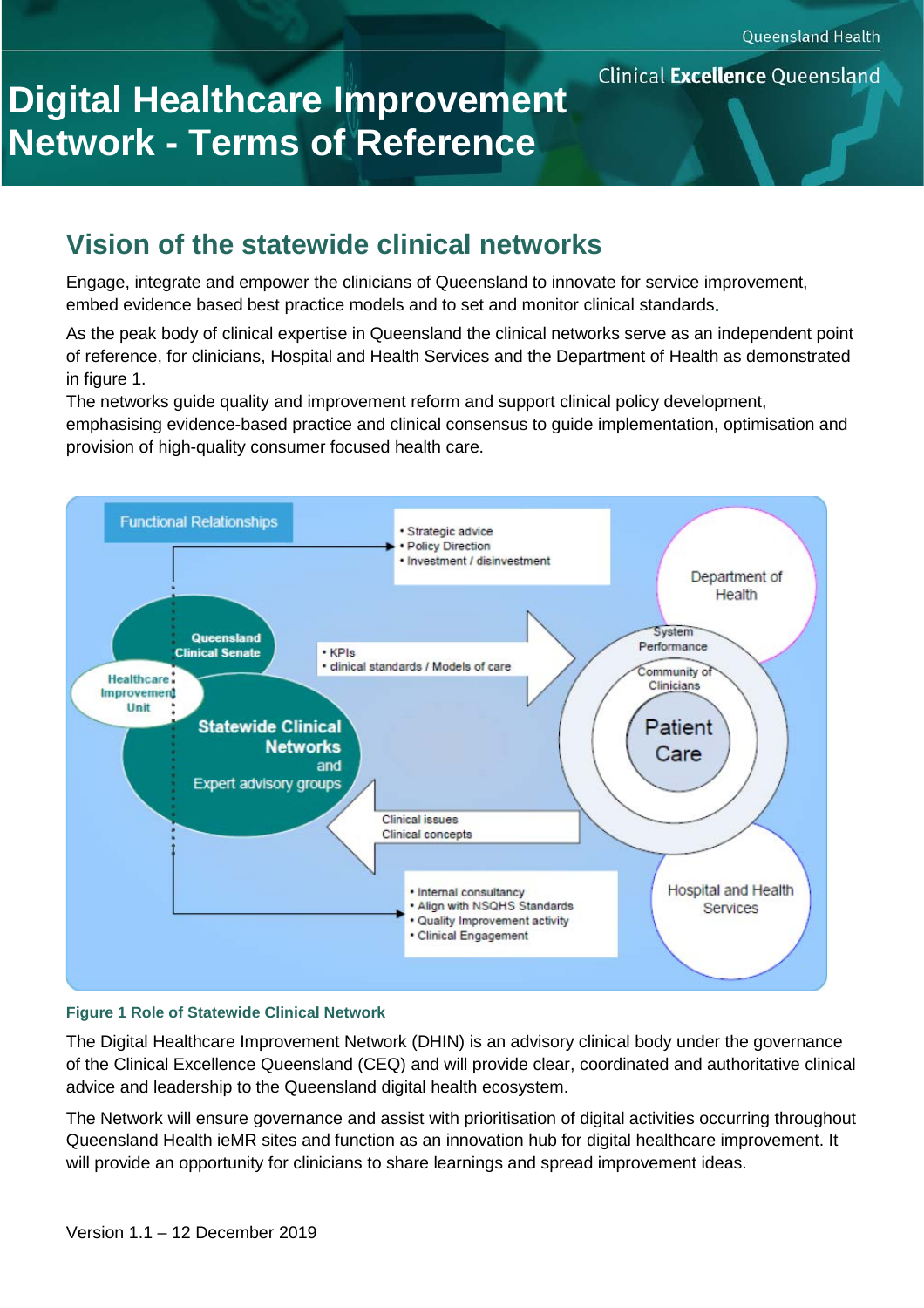# **Principal Functions**

The DHIN will enable a coordinated, multidisciplinary forum with the following principal functions:

- 1. Clinical communication to improve patient care using the digital platform
- 2. A mechanism of communication for digital clinical issues and priorities into Queensland Health
- 3. A source of clinical expertise and leadership for digital health work in Queensland
- 4. Building digital capacity and capability across Queensland Health.

Specific functions of DHIN include:

- Improve patient care and clinical workflows using the digital platform, including integrating across primary, community and hospital settings
- Assist with prioritising enhancements to the digital platform that improve clinical care
- Support transparency of current digital improvement activities
- Facilitate clinical readiness and assisting with clinical governance of digital transformation
- Provide guidance to facilities undergoing digital disruption to support the maintenance of performance and quality
- Raise, filter and escalate clinical issues with digital implementations
- Lead and advise on digital innovation
- Provide objective, agnostic advice on the integration and utilisation of existing and imminent systems
- Foster linkage with clinical networks and statewide clinical bodies

# **Network Structure**

The Deputy Director-General, CEQ is the sponsor of statewide clinical networks, and the Executive Director, Healthcare Improvement Unit (HIU) is the senior management link for the network. HIU will provide secretariat support to the Network.



#### **Digital Clinical Governance Matrix**

**Figure 2 Digital Clinical Governance Matrix**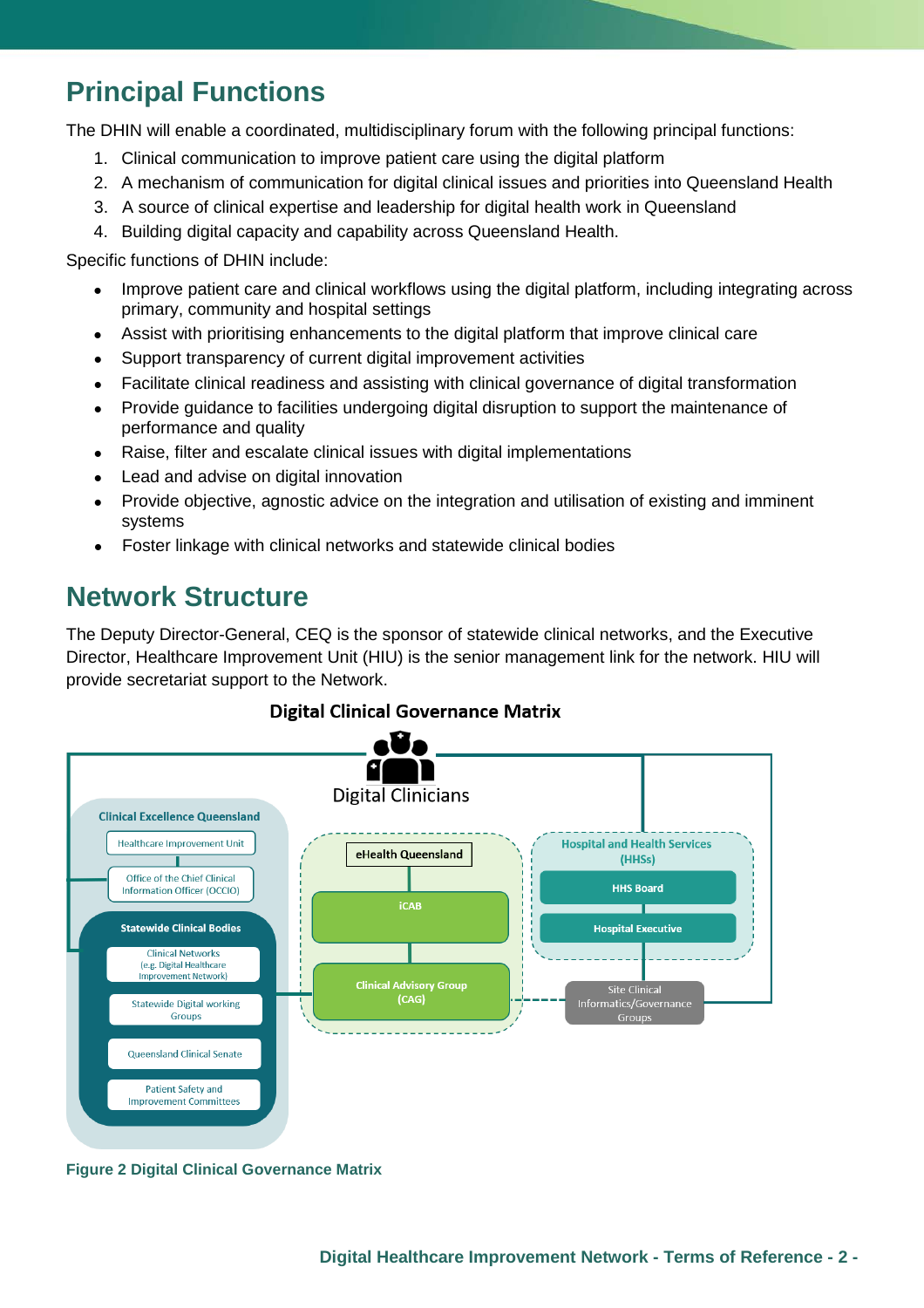# **Membership**

The DHIN was established in 2017 to provide a coordinated, multidisciplinary forum for improving patient care and clinical workflows using the digital platform, including integrating across primary, community and hospital settings.

The network is comprised of members who are Queensland Health staff working or with an interest in the area of digital healthcare improvement. Members represent their facility or Hospital and Health Service.

# **DHIN Steering Committee**

A multidisciplinary steering committee represents the broader membership and assists the Network Chair to administer and lead the network. Communication, collaboration and consensus under pin all decisions made by the steering committee on behalf of the network.

### **Terms of appointment**

The DHIN Chair is appointed for a two-year term with an option to serve two consecutive terms (four years). Their appointment as the Chair is not impacted by the time they serve on the committee. Chairs also have the option of attending committee meetings for six months post appointment for continuity.

Expressions of Interest (EOI) for chair and steering committee positions are distributed every two years and all members are required to apply for re-appointment. This process will coincide with the term of the incoming Chair.

### **Working groups**

The network may determine that time-limited working groups should be formed to complete a body of work. A member of the network may be nominated to act as Lead of the Working Group, or one may be sought from outside the Network through an EOI.

If a working group is to be convened, the Chair must advise the duration of the interim arrangements and how membership will be organised. The Chair will determine and document the roles of the working group members prior to any EOI process. All working groups established will report to the DHINEC and provide a final report to the network.

#### **Broader network community**

Network members will be responsible for distributing and sharing appropriate network business to the facility they represent. The network may also maintain a contact list for a broader network community including any person with an interest in the purpose and goals of the network. The broader community may include clinicians, administrators and other interested groups, including research centres and universities. Inclusion in the broader network community is voluntary and open to individuals and groups that express interest.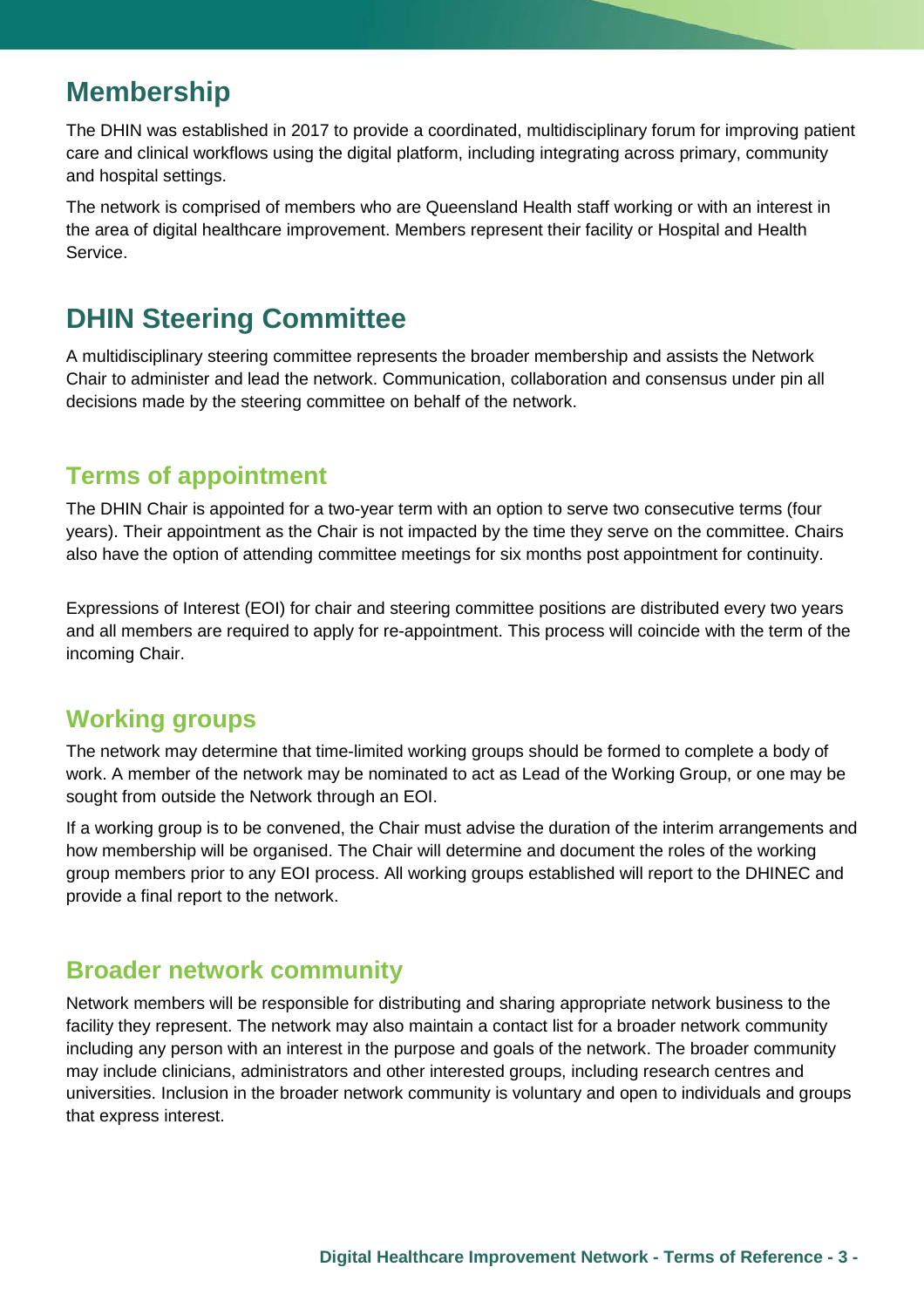# **Queensland Clinical Senate**

The network may nominate a representative to become a member of the Queensland Clinical Senate as a voting ex officio member. The representative may also be the Network Chair. The Queensland Clinical Senate provides a forum for a multidisciplinary group of clinicians with diverse perspectives to share their collective knowledge in the deliberation of strategic clinic issues and to make recommendations to Queensland Health through the Director-General. The Clinical Senate will complement rather than duplicate or usurp the work of the network.

# **Responsibilities**

### **Decision making**

Network recommendations are made by consensus where possible. In the event that a consensus is not reached, a majority decision will be sought. Should this not occur, the Chair will have the casting vote.

If the Chair is absent from a meeting or vacates the Chair, the Chair must appoint another person to act as the Chair on a temporary basis. If that person is not officially acting in the Chair's position, decisions made at the meeting must be endorsed by the Chair.

#### **Guests**

The Chair may from time to time invite other individuals or groups to present, or to observe at meetings. Observers and guests do not have authority to make determinations in respect of Network deliberations.

Where agreed by the Chair, members may invite guests to attend meetings to provide expert advice and support to a specific topic raised. The guest's attendance is limited to the duration of discussion on that specific topic.

### **Confidentiality**

Due to the sensitive nature of some of the issues raised during meetings, network members acknowledge their responsibility to maintain confidentiality of all information not in the public domain. Members may be in receipt of information regarded as commercial in confidence, have privacy implications or be clinically confidential. Network members must abide by appropriate legislation that protects the privacy of people in the conduct of government services and business. This includes Section 62A of the *Health Services Act (1991)* and Information Standard IS42A.

The Network members will ensure that any recipient who receives any confidential information is aware of these terms and will require such representative to comply with these terms. Network members will be responsible if such a representative fails to comply.

Statewide Clinical Networks do not generally make their minutes available to the public. The right to information is designed to give a right of access to information in the government's possession or under the government's control, unless, on balance, it is contrary to the public interest to give the access.

### **Conflicts of Interest**

To meet ethical obligations, network members and proxies must declare any conflicts of interest whether actual, potential, apparent, or appear likely to arise, and manage those in consultation with the chair. This may relate to a position a member holds or to the content of a specific item for deliberation.

### **Code of Conduct**

Network members will be required to adhere to the Code of Conduct for the Queensland Public Service when appointed to the Network - [http://www.psc.qld.gov.au/includes/assets/qps-code-conduct.pdf.](http://www.psc.qld.gov.au/includes/assets/qps-code-conduct.pdf)

Queensland Health is committed to creating workplaces that are free from bullying, harassment and discrimination, where people are respected, and diversity is embraced. Queensland Health is guided by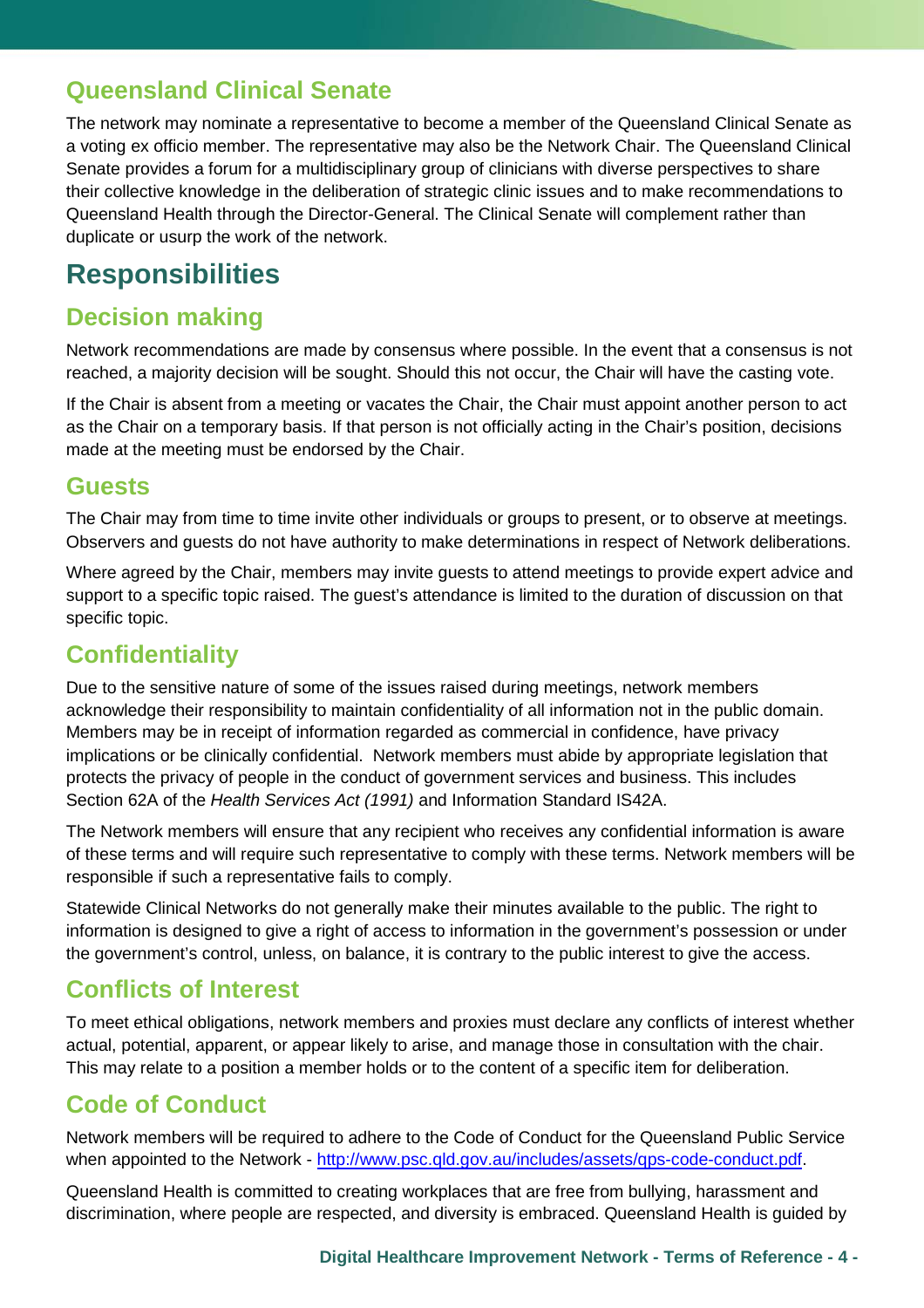the Public Service Ethics principles: integrity and impartiality; promoting the public good; commitment to the system of government; and accountability and transparency.

# **Meetings**

Meetings of the Network are to be held at least four times per year for approximately two hours. Attendance can be face-to-face or via Microsoft Teams. Location will be advised prior to meetings.

If a member of the network is unable to attend a meeting, the member must nominate a proxy to attend on their behalf. The proxy assumes the same voting rights as the member.

A quorum is achieved with fifty percent of members plus one in attendance at a meeting, within 20 minutes of the scheduled commencement time of the meeting. For the purposes of determining a quorum, a nominated proxy will count as a member in attendance. In the absence of a quorum, the meeting may continue at the Chair's discretion with any items requiring a decision to be deferred and circulated to members as an out-of-session item following the meeting.

Failure to attend two consecutive meetings without prior notification will require a member to step down from the Network at the direction of the Chair and in consultation with HIU.

Network forums may be held each year to provide an opportunity to showcase improvements and exchange information with the broader network community.

### **Papers**

Agenda papers, submissions and reports must be cleared and submitted through the Network Chair. Agenda papers will be called for at least two weeks prior to the meeting date. The Agenda and meeting papers will be circulated no later than one week before the meeting date. Meeting minutes including action lists will be distributed to all members within two weeks. Minutes are taken as draft until they are ratified at the next network meeting.

Items may be managed Out-of-Session where the item is urgent and must be considered before the next scheduled meeting; or to enable business to be progressed in circumstances when face-to-face meetings are not possible.

# **Secretariat**

A Network Support Officer will be provided by the Healthcare Improvement Unit. The Network Support Officer will:

- Prepare and maintain electronic and hard copy records of the network's activities, including agendas, minutes and related papers of all meetings
- Prepare and maintain a corporate file in accordance with the requirements of the *Public Records Act 2002* and retain in accordance with Queensland Government's General Retention and Disposal Schedule for Administrative Records
- Collate members' responses to out-of-session papers and prepare for the Chair's endorsement.

Network correspondence will be coordinated through the Network Support Officer and use the Network's generic email address where possible - [StatewideDigitalHINetwork@health.qld.gov.au](mailto:StatewideDigitalHINetwork@health.qld.gov.au)

# **Planning and evaluation**

# **Planning**

The network will develop an annual Work Plan and Communication Strategy to guide network activities. The Work Plan is linked to the Queensland Health Strategic Plan and will reflect the Queensland Government organisational priorities and detail the activities to be completed by the Network. The Work Plan will incorporate action plans from all working groups under the network.